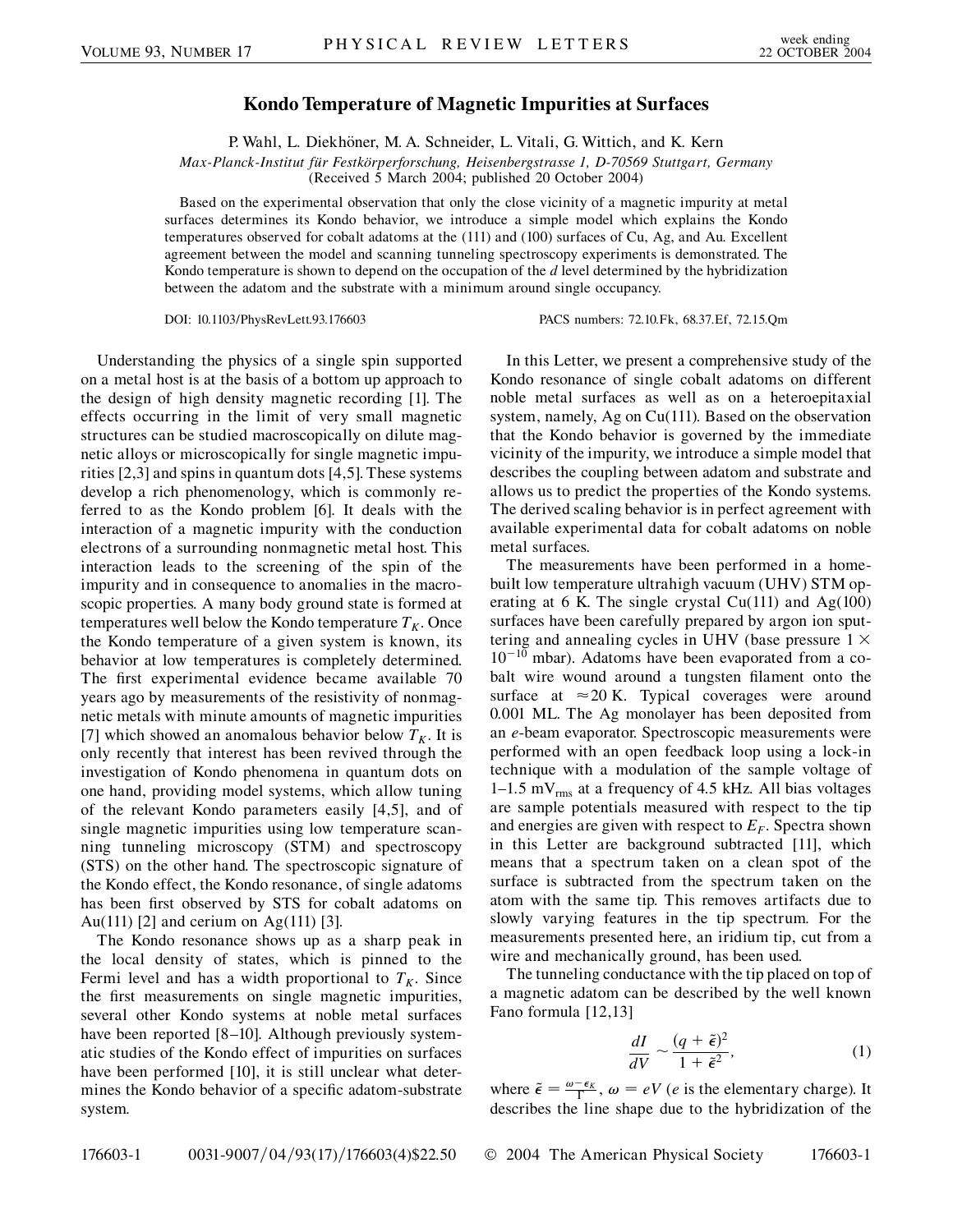Kondo state with the conduction band electrons. The shape of the Fano function is determined by *q* and can vary between a dip for  $q = 0$ , an asymmetric line shape for  $q \approx 1$ , and a peak for  $q \rightarrow \infty$ .  $\epsilon_K$  defines the position of the resonance relative to  $E_F$  and  $\Gamma$ , its half width. The latter is proportional to the Kondo temperature  $T_K$  [14]. Although there has been considerable effort in describing the adatom-substrate system theoretically, it is still unclear whether the line shape as observed in STS experiments and hence *q* are determined rather by interfering tunneling channels [15] or by the electronic structure of the substrate [16,17].

Typical tunneling spectra, which we measure with the tip placed above a single cobalt adatom, are shown in Fig. 1. For Ag(100), the spectrum shows a distinct dip slightly above the Fermi energy. The line shape is the same as for  $Co/Ag(111)$  [9] while the Kondo temperature is  $41 \pm 5$  K. The Kondo temperature has been averaged for several different atoms and tips. The value of the Kondo temperature for  $Co/Ag(100)$  is lower than that for  $Co/Ag(111)$ . This indicates that the scaling of the Kondo temperature solely based on the number of nearest neighbors of the cobalt impurity as proposed for cobalt on copper surfaces [8] has to be amended.

Experiments on heteroepitaxial monolayers do prove, however, that the Kondo behavior of surface impurities is essentially determined by the interaction with its nearest neighbors. To demonstrate this, we have deposited one monolayer of Ag on the Cu(111) substrate at room temperature and subsequently deposited single cobalt adatoms on top as described above. The spectra recorded are shown in Fig. 1. The Kondo temperature of the adatom on one monolayer of silver on Cu(111) is already the same as on a bulk silver sample, although the Kondo temperatures



FIG. 1 (color online). Spectra taken on a cobalt adatom on Ag(100) as well as on cobalt adatoms on Ag(111), one monolayer of Ag on Cu(111), and on Cu(111). The solid lines depict the fit of a Fano line shape [Eq. (1)] to the data.

of Ag and Cu differ by almost a factor of 2. It is evident that the Kondo behavior is governed by the interaction with the nearest neighbors of the impurity. The Kondo temperatures as well as the line shapes for Cobalt adatoms on noble metal surfaces are listed in Table I.

Based on the observation that the Kondo resonance is governed by local interactions, we propose a model which explains the observed trend in the Kondo temperatures and the position of the resonance  $\epsilon_K$ . In the Anderson model, which describes the behavior of a paramagnetic impurity in a nonmagnetic host metal, the Kondo temperature  $T_K$  can be calculated from [6]

$$
k_B T_K \sim \sqrt{\frac{\Delta U}{2}} e^{-(\pi/2\Delta U)|\epsilon_d + U||\epsilon_d|}.
$$
 (2)

This equation relates the Kondo temperature  $T_K$  to the on site Coulomb repulsion *U*, the half width of the hybridized *d*-level  $\Delta$  and its position  $\epsilon_d$ . As can be easily seen, it is a monotonous function in  $U$  and  $\Delta$ , while it has a minimum for  $\epsilon_d = -\frac{U}{2}$  rising with either increasing or decreasing  $\epsilon_d$ . Related to the position  $\epsilon_d$  is the shift of the Kondo resonance  $\epsilon_K$  with respect to the Fermi level. Because of level repulsion, the Kondo resonance is shifted to energies above  $\epsilon_F$  for  $\epsilon_d > -\frac{U}{2}$  and to lower energies for  $\epsilon_d < -\frac{U}{2}$ . Table I shows together with the Kondo temperatures the experimentally determined shift  $\epsilon_K$  of the Kondo resonance with respect to the Fermi level. The values of  $\epsilon_K$  indicate that the position of the *d* level varies considerably for the different adsorbatesubstrate systems. It is positive for the (111) surfaces, rising with the Kondo temperature when changing the substrate from Cu to Ag to Au. For the (100) surfaces, the shift is increasing as well when going from Cu to Ag, but the Kondo temperature is decreasing, indicating that the Kondo temperature has a minimum as a function of the position of the resonance. Closely related to the position  $\epsilon_d$  and the on site Coulomb repulsion, *U* is the occupation of the *d*-level  $n_d$ , which is larger than 1 for  $\epsilon_d < -\frac{U}{2}$ . Based on the experimental values of  $\epsilon_K$ , one can readily establish a trend in  $\epsilon_d$  and  $n_d$ .

Following Ujsághy *et al.* [13], Eq. (2) can be expressed in terms of the occupation  $n_d = -\frac{\epsilon_d}{U} + \frac{1}{2}$  of the *d* level. Thus the properties of the adatom as derived from a single particle model can be mapped on an effective spin- $\frac{1}{2}$ Anderson model. This results in

$$
k_B T_K \sim \sqrt{\frac{\Delta U}{2}} e^{-(\pi U/2\Delta)|-n_d+3/2||-n_d+1/2|}.\tag{3}
$$

As discussed above the behavior of  $T_K$  can be understood in terms of the position of the *d* level. Therefore we keep  $\Delta$  and *U* constant and use  $\Delta = 0.2$  eV and  $U = 2.84$  eV as calculated for  $Co/Au(111)$  by Ujsághy *et al.* [13].  $n_d$  can vary between 0 (empty orbital) and 2 (double occupancy), where the Kondo regime is roughly  $0.8 < n_d < 1.2$  [21] with approximately one unpaired electron in the *d* level.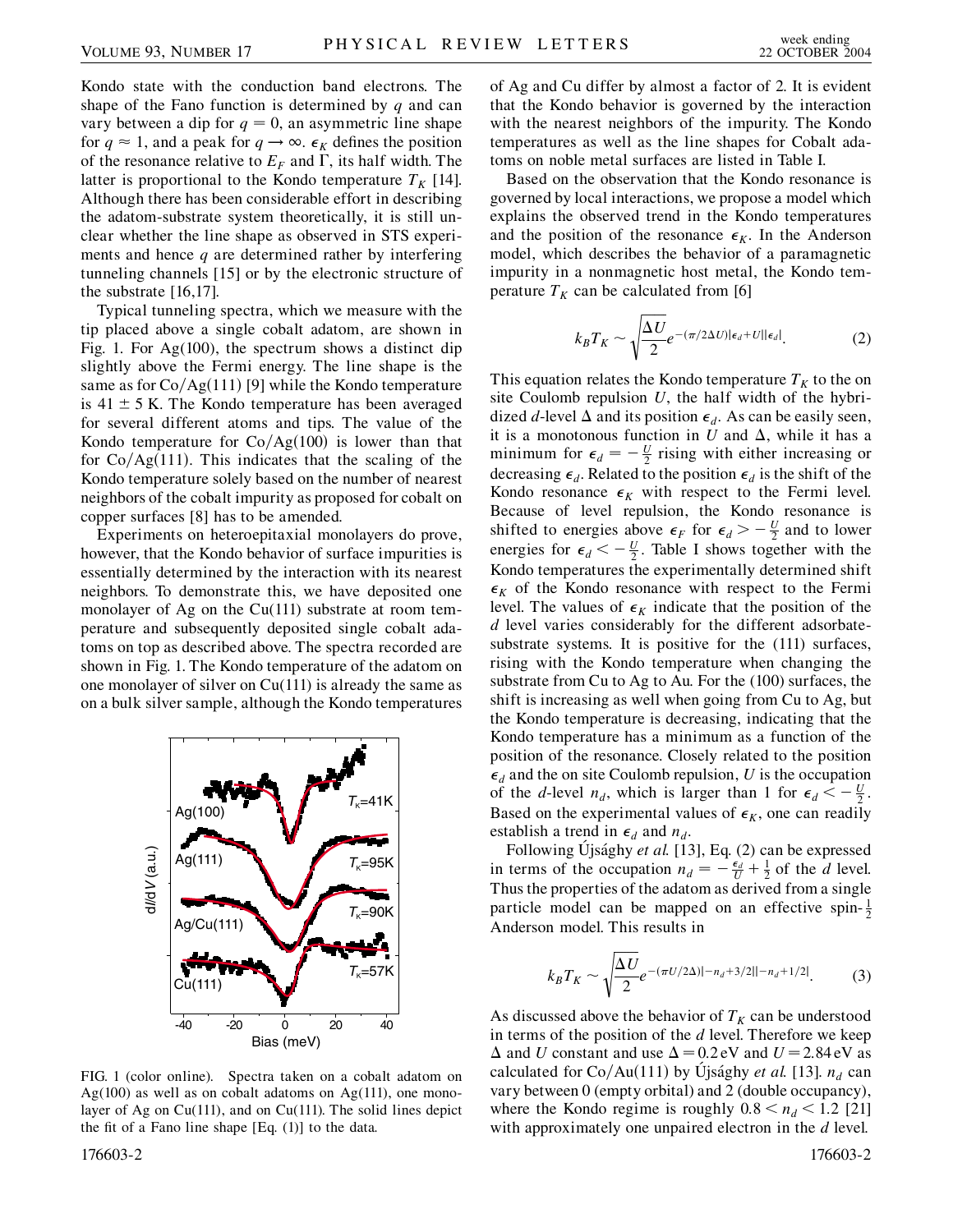TABLE I. Summary of Kondo temperatures for cobalt adatoms on the noble metal surfaces together with the parameters *a* and  $n_{NN}$  which enter our model.  $\beta$  is calculated according to Eq. (4) and  $n_d$  is obtained from the fit of Eqs. (3)–(5) as described in the text.

| Substrate  | $T_K$ [K]   | $\boldsymbol{q}$ | $\epsilon_K$ [meV] | a [A] | $n_{NN}$       | β     | $n_d$ | Reference  |
|------------|-------------|------------------|--------------------|-------|----------------|-------|-------|------------|
| Cu(111)    | $54 \pm 2$  | $0.18 \pm 0.03$  | $1.8 \pm 0.6$      | 2.53  | 3              | 0.239 | 0.94  | [8]        |
|            | $53 \pm 5$  | $\cdots$         | $\cdots$           | 2.53  | 3              | 0.239 | 0.94  | $[18]$     |
| Cu(100)    | $88 \pm 4$  | $1.13 \pm 0.06$  | $-1.3 \pm 0.4$     | 2.53  | 4              | 0.319 | 1.16  | [8]        |
| Ag/Cu(111) | $92 \pm 10$ | $0.15 \pm 0.10$  | $2.3 \pm 1.0$      | 2.7   | 3              | 0.202 | 0.84  | This work. |
| Ag(111)    | $92 \pm 6$  | $0.0 \pm 0.1$    | $3.1 \pm 0.5$      | 2.7   | 3              | 0.202 | 0.84  | [9]        |
| Ag(100)    | $41 \pm 5$  | $0.0 \pm 0.2$    | $2.0 \pm 1.1$      | 2.7   | $\overline{4}$ | 0.269 | 1.02  | This work. |
| Au $(111)$ | $76 \pm 8$  | $\cdots$         | $\cdots$           | 2.695 | 3              | 0.203 | 0.84  | [19]       |
|            | $75 \pm 6$  | $0.60 \pm 0.05$  | $6.5 \pm 0.5$      | 2.695 | 3              | 0.203 | 0.84  | $[20]$     |

We assume that the change in occupation of the *d* level for cobalt adatoms and therefore  $n_d$  on the various noble metal surfaces discussed here can be estimated by a simple model which considers the hybridization between the *d* orbitals of the impurity with the neighboring substrate atoms. The occupation is assumed to increase with increasing overlap due to  $sp - d$  hybridization [22,23]. The hybridization of the *d* orbital with the states of the substrate is described by a tight-binding–like hopping term [24]

$$
\beta = n_{NN} e^{-a/\lambda_d}, \qquad (4)
$$

with a prefactor  $n_{NN}$  which takes the number of nearest neighbor substrate atoms into account. *a* denotes the distance between the center of the adatom and of the next substrate atom which we calculate within a hard sphere model. The values used in the calculation are tabulated in Table I. The spatial extent of the *d* orbital is assumed to be  $\lambda_d \approx 1$  Å. The adatom resides in the hollow site on both types of surfaces discussed here, yielding  $n_{NN}$  = 4 for the (100) surfaces and  $n_{NN}$  = 3 for the (111) surfaces. To first order,  $n_d$  is described in terms of the hybridization by

$$
n_d = n_{d0} + c\beta. \tag{5}
$$

We use three fitting parameters in our model to explain the experimentally determined values of  $T_K$  and  $\epsilon_K$  as summarized in Table I:  $n_{d0}$ , *c*, and the proportionality constant in Eq. (3). The resulting curve  $T_K(n_d)$  is shown in Fig. 2(a), where the Kondo temperature is plotted as a function of  $n_d$  as determined from Eqs. (4) and (5). It shows an excellent agreement with the experiments. The parameters extracted from the fit are  $n_{d0} = 0.28$ ,  $c = 2.78$ , and for the proportionality constant 2.08. As expected, the hybridization between the impurity and the conduction electrons and thus the occupation of the *d* level varies in a narrow range around  $n_d \approx 1$ . The trend in the occupation of the *d* level is confirmed by the position  $\epsilon_K$  of the Kondo resonance. The relation between  $n_d$  and  $\epsilon_K$  is plotted in Fig. 2(b) together with the theoretically expected behavior [6]:

$$
\epsilon_K = \Gamma \tan \left[ \frac{\pi}{2} (1 - n_d) \right]. \tag{6}
$$

The systems cobalt on  $Cu(111)$  and  $Ag(100)$  are almost perfectly described by the symmetric Anderson model, where  $n_d = 1$  and the Kondo temperature as a function of the occupation has a minimum. Either by enhancing the hybridization, i.e., by changing the substrate to Cu(100), or by reducing it by going to  $Ag(111)$  or  $Au(111)$  the Kondo temperature is rising. The value, which we find for the occupation of the *d* level for  $Co/Au(111)$ , 0.84 is close to the calculated value 0.8 [13]. The physical picture that emerges is that for noninteger occupation the spin flip probability is higher and thus the Kondo temperature increases.

The key result is that based on simple arguments one finds an increasing occupation of the impurity level expressed in the value of  $n_d$  when going from a Ag(111) substrate to Cu(100) which explains the observed values of  $T_K$  and  $\epsilon_K$  using the mapping onto the Anderson model



FIG. 2. (a) Kondo temperature  $T_K$  as a function of the occupation  $n_d$  of the *d* level calculated with Eqs. (3)–(5). (b) Shift of the Kondo resonance  $\epsilon_K$  with respect to the Fermi energy; the solid line shows the prediction by our model according to Eq. (6).